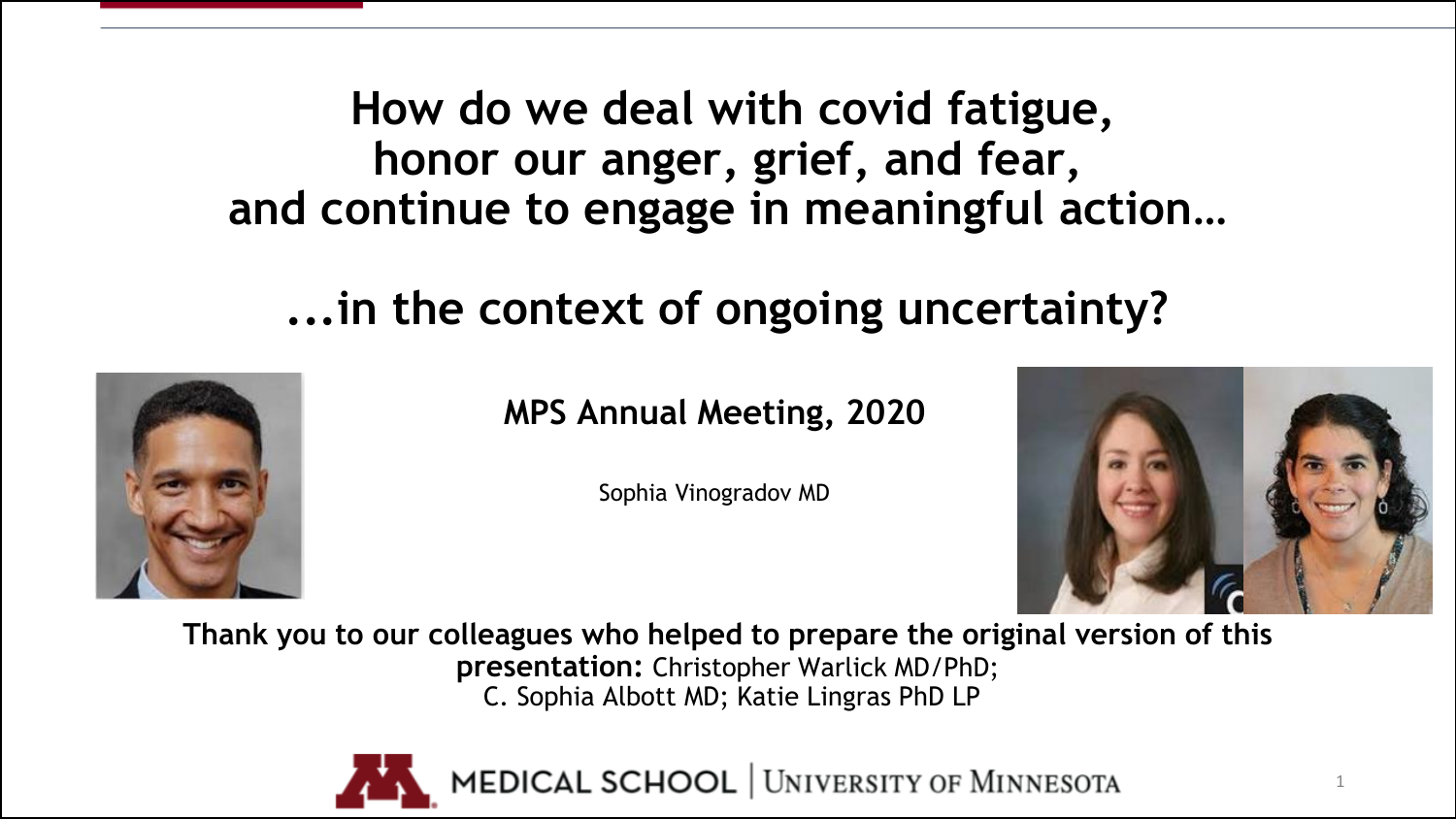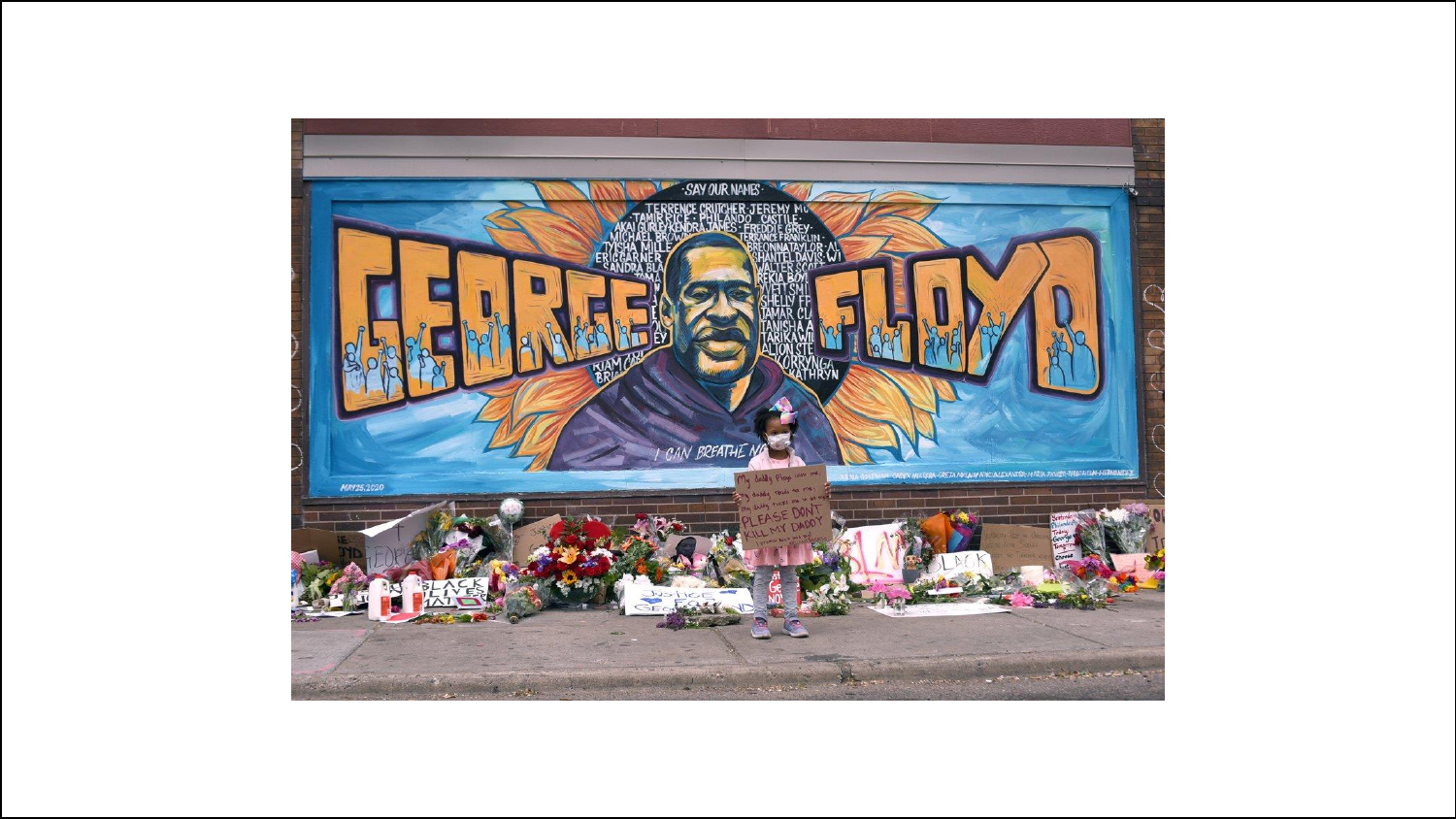# **How were we doing when the pandemic first started?**

# **How are we doing today?**

(POLL)

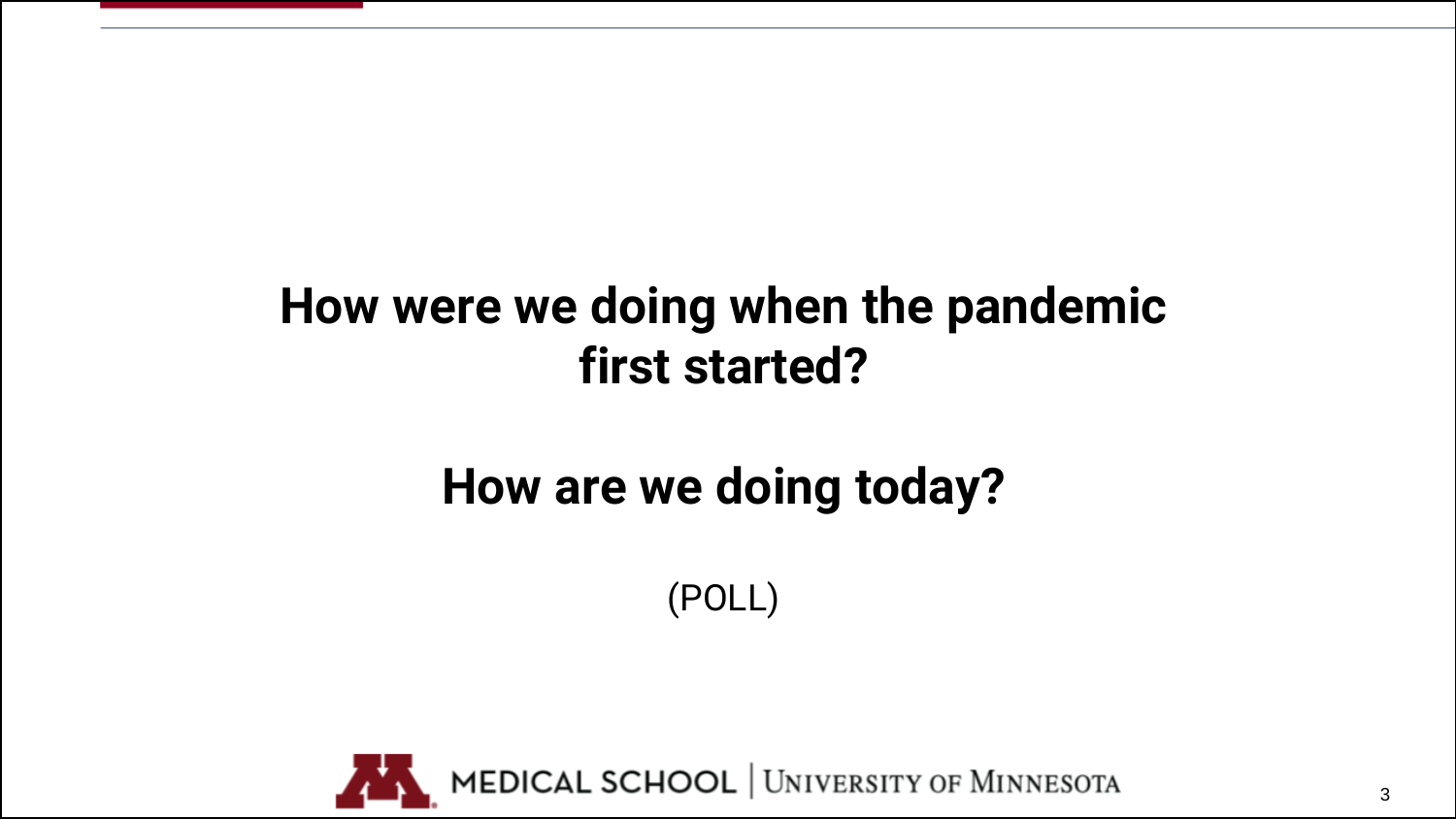#### **Here are all of the things that Sophia can do without thinking twice:**

Go birding [\(#ChristianCooper\)](https://www.facebook.com/hashtag/christiancooper?__eep__=6&source=feed_text&epa=HASHTAG) Go jogging ([#AmaudArbery](https://www.facebook.com/hashtag/amaudarbery?__eep__=6&source=feed_text&epa=HASHTAG)) Relax in the comfort of my own home [\(#BothamJean](https://www.facebook.com/hashtag/bothamjean?__eep__=6&source=feed_text&epa=HASHTAG) and [#AtatianaJefferson\)](https://www.facebook.com/hashtag/atatianajefferson?__eep__=6&source=feed_text&epa=HASHTAG) Ask for help after being in a car crash ([#JonathanFerrell](https://www.facebook.com/hashtag/jonathanferrell?__eep__=6&source=feed_text&epa=HASHTAG) and [#RenishaMcBride\)](https://www.facebook.com/hashtag/renishamcbride?__eep__=6&source=feed_text&epa=HASHTAG) Have a cellphone [\(#StephonClark](https://www.facebook.com/hashtag/stephonclark?__eep__=6&source=feed_text&epa=HASHTAG)) Leave a party to get to safety [\(#JordanEdwards](https://www.facebook.com/hashtag/jordanedwards?__eep__=6&source=feed_text&epa=HASHTAG)) Play loud music [\(#JordanDavis](https://www.facebook.com/hashtag/jordandavis?__eep__=6&source=feed_text&epa=HASHTAG)) Sell CDs ([#AltonSterling\)](https://www.facebook.com/hashtag/altonsterling?__eep__=6&source=feed_text&epa=HASHTAG) Sleep ([#AiyanaJones](https://www.facebook.com/hashtag/aiyanajones?__eep__=6&source=feed_text&epa=HASHTAG)) Walk from the corner store [\(#MikeBrown\)](https://www.facebook.com/hashtag/mikebrown?__eep__=6&source=feed_text&epa=HASHTAG) Play cops and robbers [\(#TamirRice\)](https://www.facebook.com/hashtag/tamirrice?__eep__=6&source=feed_text&epa=HASHTAG) Go to church ([#Charleston9\)](https://www.facebook.com/hashtag/charleston9?__eep__=6&source=feed_text&epa=HASHTAG) Walk home with Skittles ([#TrayvonMartin\)](https://www.facebook.com/hashtag/trayvonmartin?__eep__=6&source=feed_text&epa=HASHTAG) Hold a hair brush while leaving my own bachelor party [\(#SeanBell\)](https://www.facebook.com/hashtag/seanbell?__eep__=6&source=feed_text&epa=HASHTAG) Party on New Years [\(#OscarGrant](https://www.facebook.com/hashtag/oscargrant?__eep__=6&source=feed_text&epa=HASHTAG)) Get a normal traffic ticket [\(#SandraBland](https://www.facebook.com/hashtag/sandrabland?__eep__=6&source=feed_text&epa=HASHTAG)) Lawfully carry a weapon ([#PhilandoCastile](https://www.facebook.com/hashtag/philandocastile?__eep__=6&source=feed_text&epa=HASHTAG)) Break down on a public road with car problems ([#CoreyJones\)](https://www.facebook.com/hashtag/coreyjones?__eep__=6&source=feed_text&epa=HASHTAG) Shop at Walmart ([#JohnCrawford\)](https://www.facebook.com/hashtag/johncrawford?__eep__=6&source=feed_text&epa=HASHTAG) Have a disabled vehicle [\(#TerrenceCrutcher\)](https://www.facebook.com/hashtag/terrencecrutcher?__eep__=6&source=feed_text&epa=HASHTAG) Read a book in my own car [\(#KeithScott](https://www.facebook.com/hashtag/keithscott?__eep__=6&source=feed_text&epa=HASHTAG)) Be a 10yr old walking with our grandfather [\(#CliffordGlover\)](https://www.facebook.com/hashtag/cliffordglover?__eep__=6&source=feed_text&epa=HASHTAG) Decorate for a party ([#ClaudeReese\)](https://www.facebook.com/hashtag/claudereese?__eep__=6&source=feed_text&epa=HASHTAG) Ask a cop a question [\(#RandyEvans\)](https://www.facebook.com/hashtag/randyevans?__eep__=6&source=feed_text&epa=HASHTAG) Cash a check in peace [\(#YvonneSmallwood\)](https://www.facebook.com/hashtag/yvonnesmallwood?__eep__=6&source=feed_text&epa=HASHTAG) Take out my wallet [\(#AmadouDiallo](https://www.facebook.com/hashtag/amadoudiallo?__eep__=6&source=feed_text&epa=HASHTAG)) Run [\(#WalterScott\)](https://www.facebook.com/hashtag/walterscott?__eep__=6&source=feed_text&epa=HASHTAG) Breathe [\(#EricGarner\)](https://www.facebook.com/hashtag/ericgarner?__eep__=6&source=feed_text&epa=HASHTAG) Live (#FreddieGray)

I CAN BE ARRESTED WITHOUT THE FEAR OF BEING MURDERED (#GeorgeFloyd)

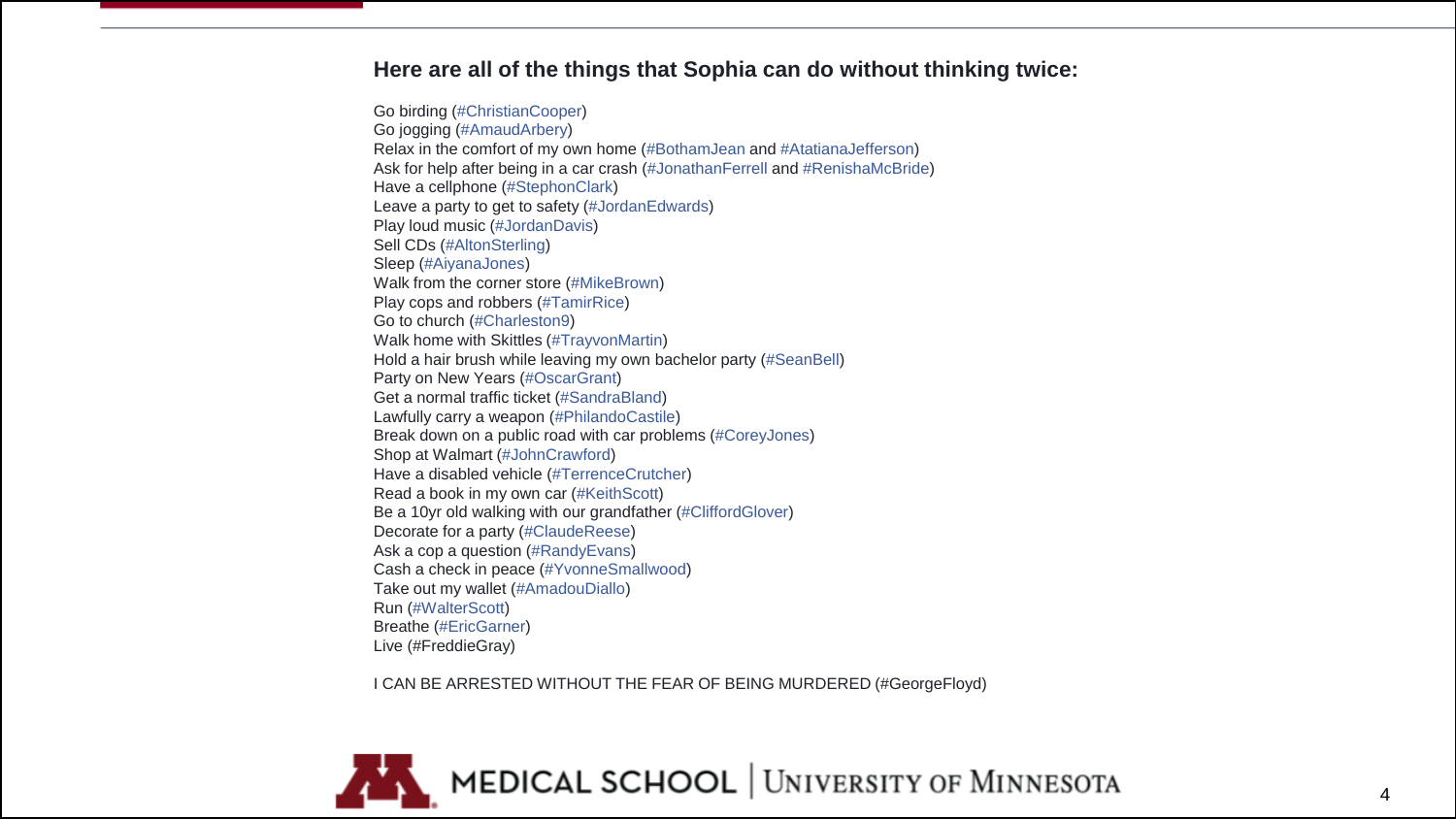### **Past 6 months: Experiences and stressors of Covid-19**

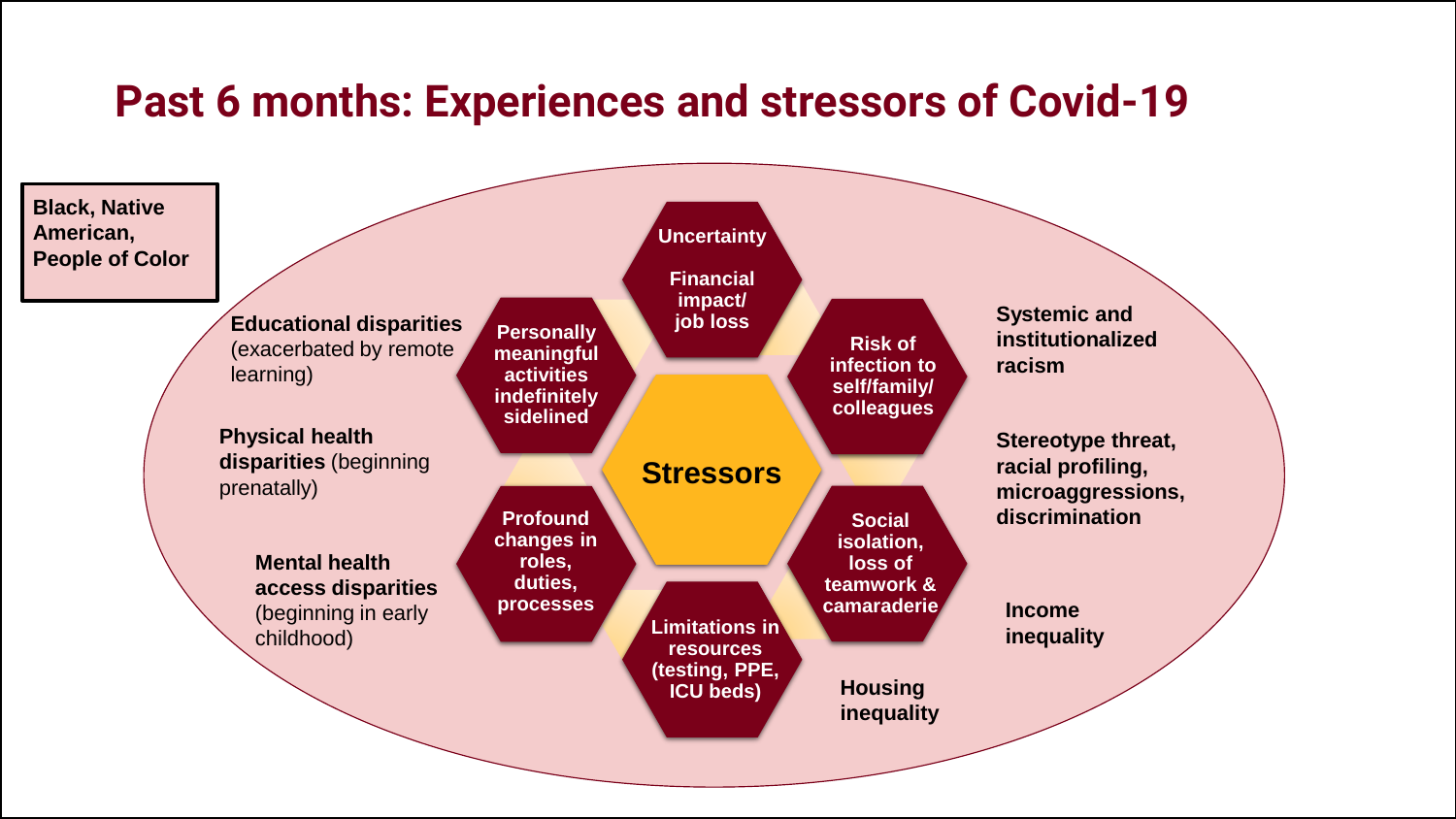### **Past 3 months: Experiences and reactions to murder of George Floyd and ensuing events**

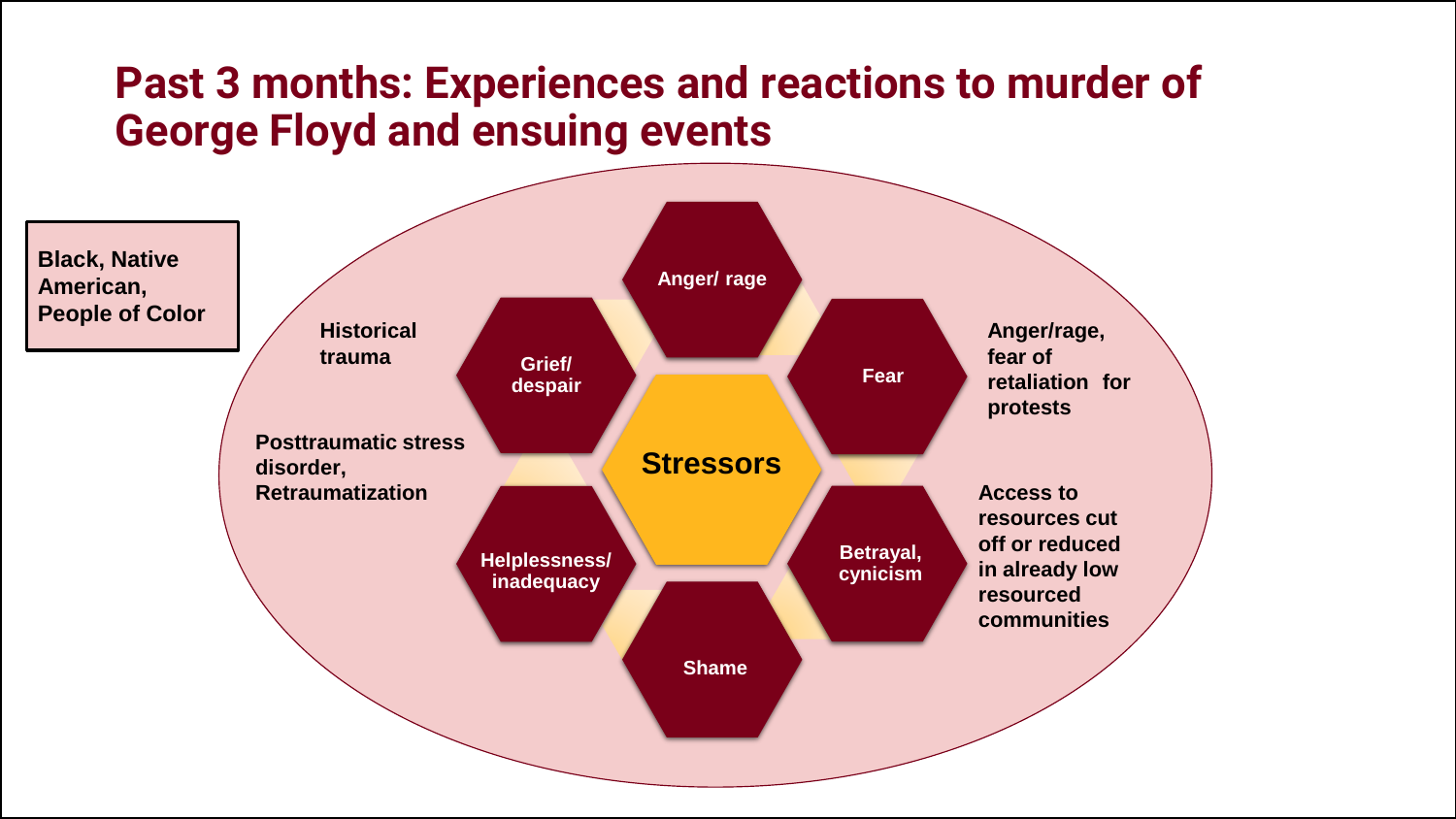#### Stress induces unhelpful patterns of thinking (self-monitor for these)

•**All or nothing (binary) thinking:** right/wrong, safe/unsafe, productive/unproductive, helpful/unhelpful, strong/weak

•**Catastrophizing:** imagining / extrapolating to the worst outcome

•**Mind reading:** making assumptions about what another is thinking and then filtering their behavior through that lens

•**Fortune telling:** predicting outcomes without recognizing their inherent unpredictability or the biases imposed by current situation / state

•**Discounting the positive:** focusing on negative; loss is

more painful than gain is rewarding

•**Over-generalization:** applying one observation / piece

of data to a broad outcome



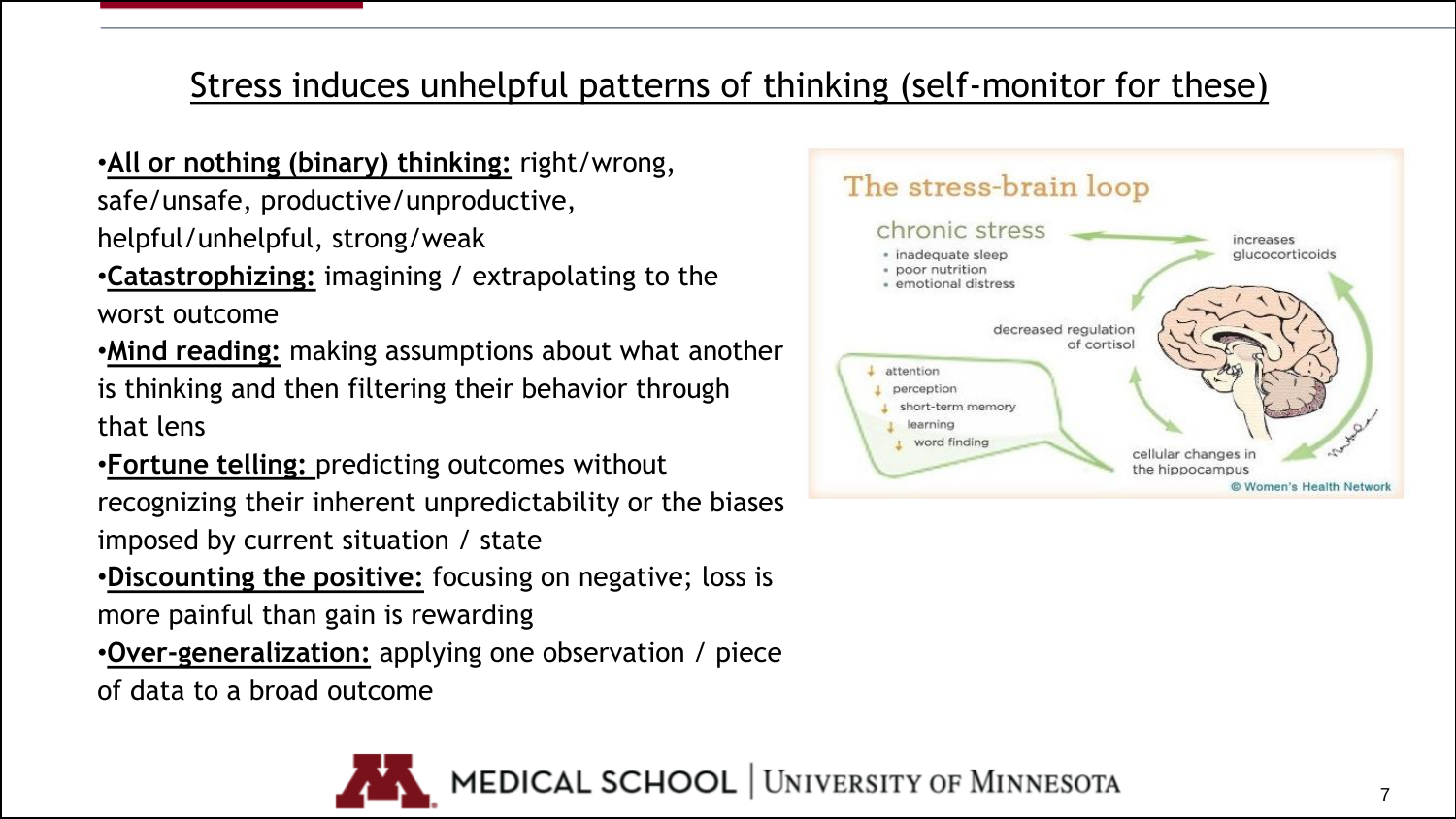> Anesth Analg. 2020 Jul;131(1):43-54. doi: 10.1213/ANE.0000000000004912. **Review** 

### Battle Buddies: Rapid Deployment of a Psychological **Resilience Intervention for Health Care Workers** During the COVID-19 Pandemic

Cristina Sophia Albott<sup>1</sup>, Jeffrey R Wozniak<sup>1</sup>, Brian P McGlinch<sup>2</sup>, Michael H Wall<sup>2</sup>, Barbara S Gold<sup>2</sup>, Sophia Vinogradov<sup>1</sup>

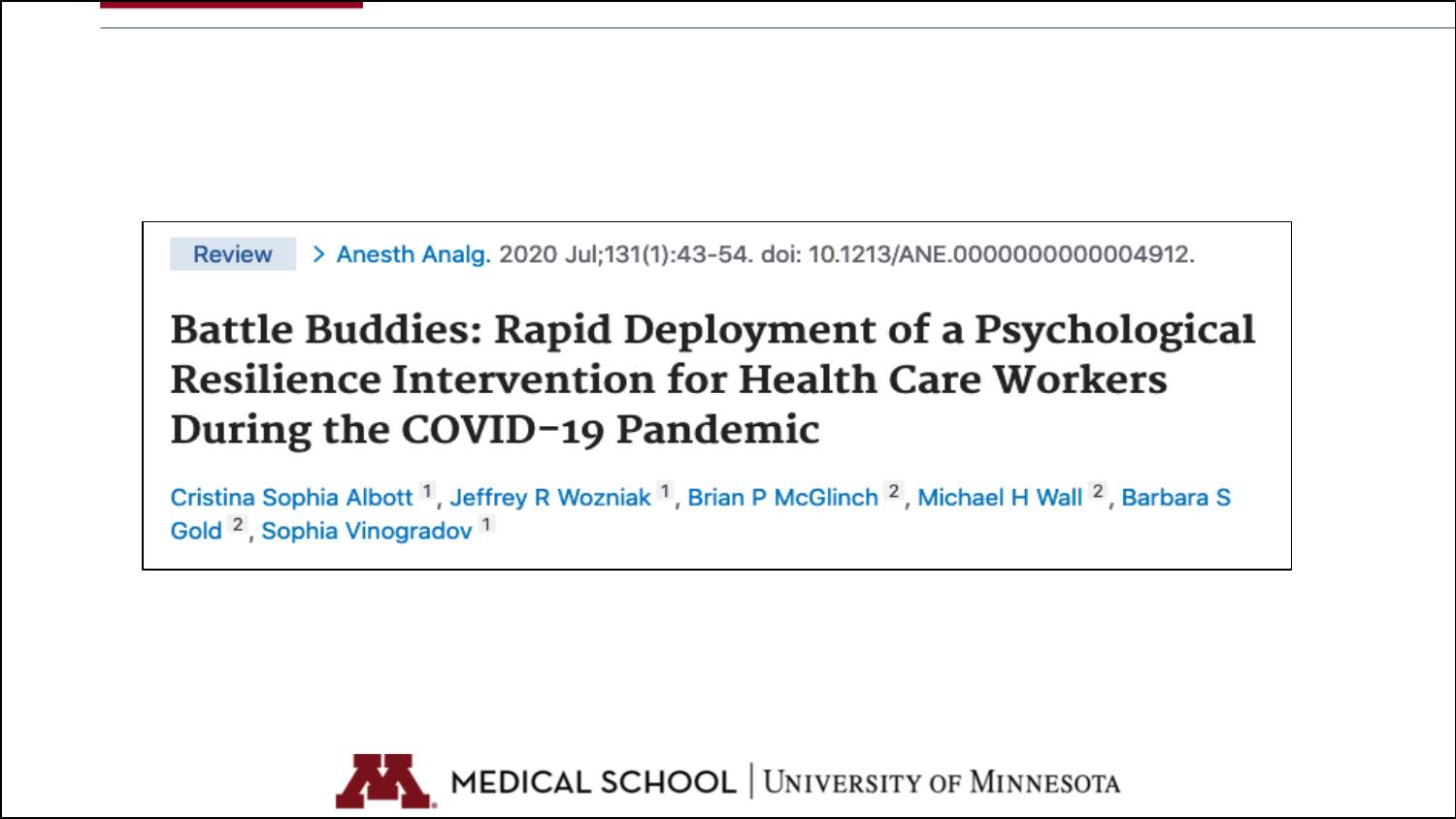# **How do we manage our stress reactions and work together to move successfully into a new future?**

#### **Individually**

- Acknowledge negative emotions: anger, fear, anxiety, sorrow, despair
- Foster your positive emotions: gratitude; compassion for yourself and others; solace from music and other creative outlets
- Spend time with your religious, faithbased, or spiritual practices; spend time in nature
- Honor your unique story and the unique story of each person around you

#### **Collectively**

- Embody optimism
- Find connection
- Foster self-efficacy
- **Engage in collective** efficacy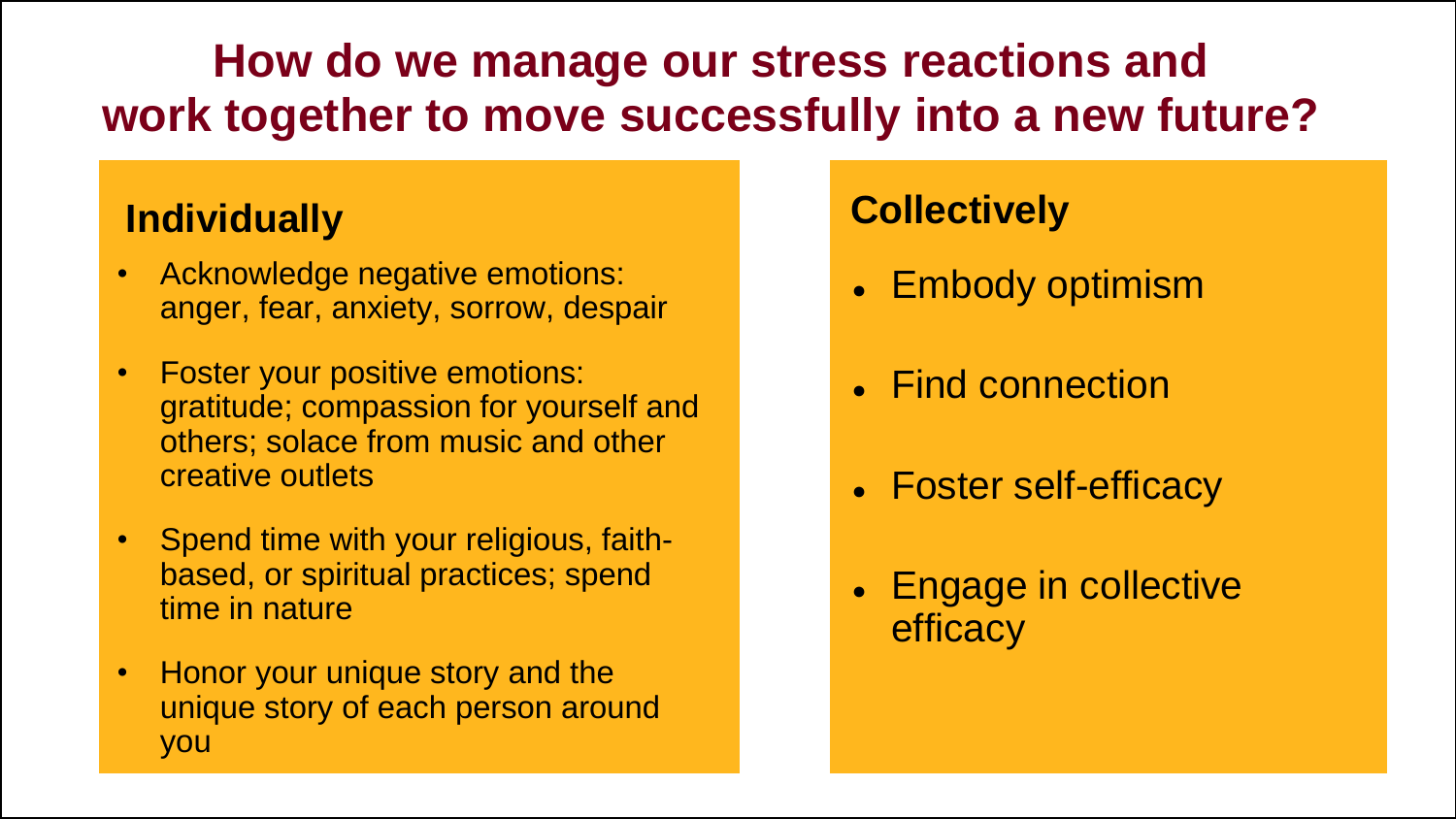# **MinnRAP Program**

Minnesota Resiliency Action Plan

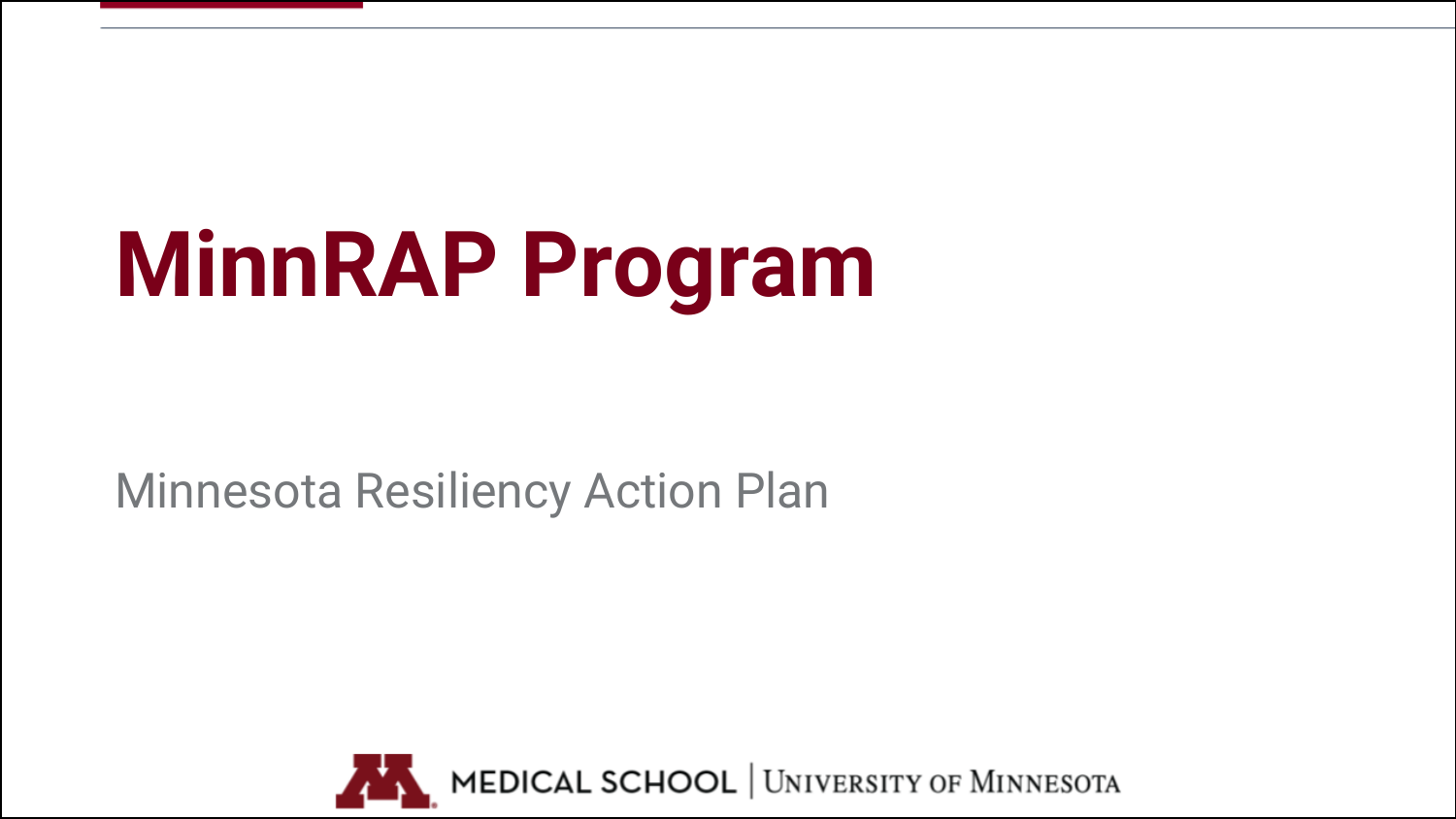# **What is the Buddy System?**

- Model used by US Army (Battle Buddy) for peer mentoring and support.
- Having a Buddy helps to:
	- Validate experiences
	- Identify and address stressors early
	- Keep work at work
	- Develop and maintain resilience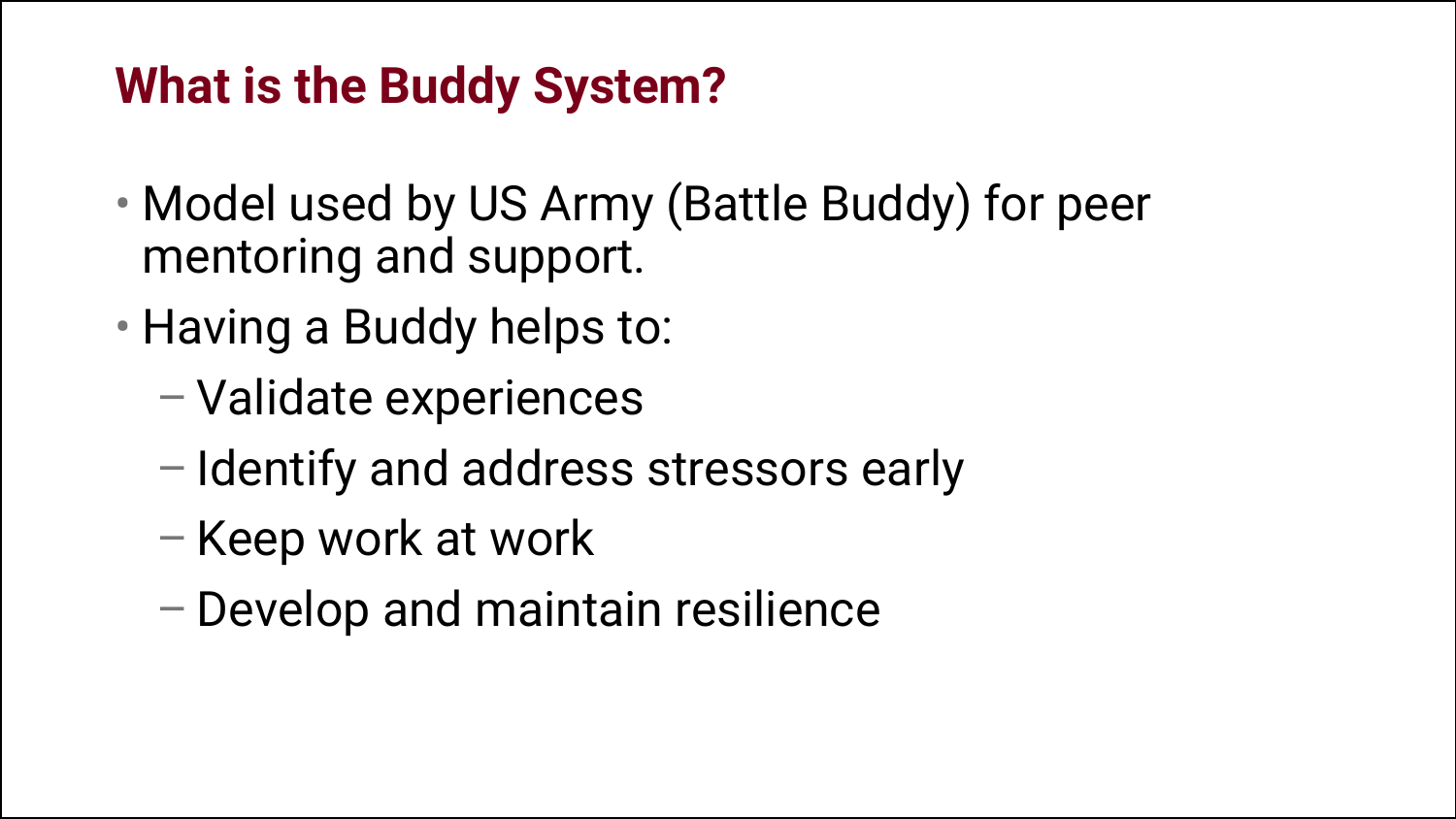# **Role of Dedicated Mental Health Consultants**

- Present at the kick-off/ launch meeting with the unit
- Provides contact information to members of the unit
- Takes their cues from the unit, responding to unit-specific needs
- Connects with the Unit Lead or Champion regularly to track needs
- Offers to facilitate small group sessions customized to each specific unit
- Establishes brief, non-intrusive "touchpoints" with the unit to maintain visibility of the program (the goal is **culture shift**)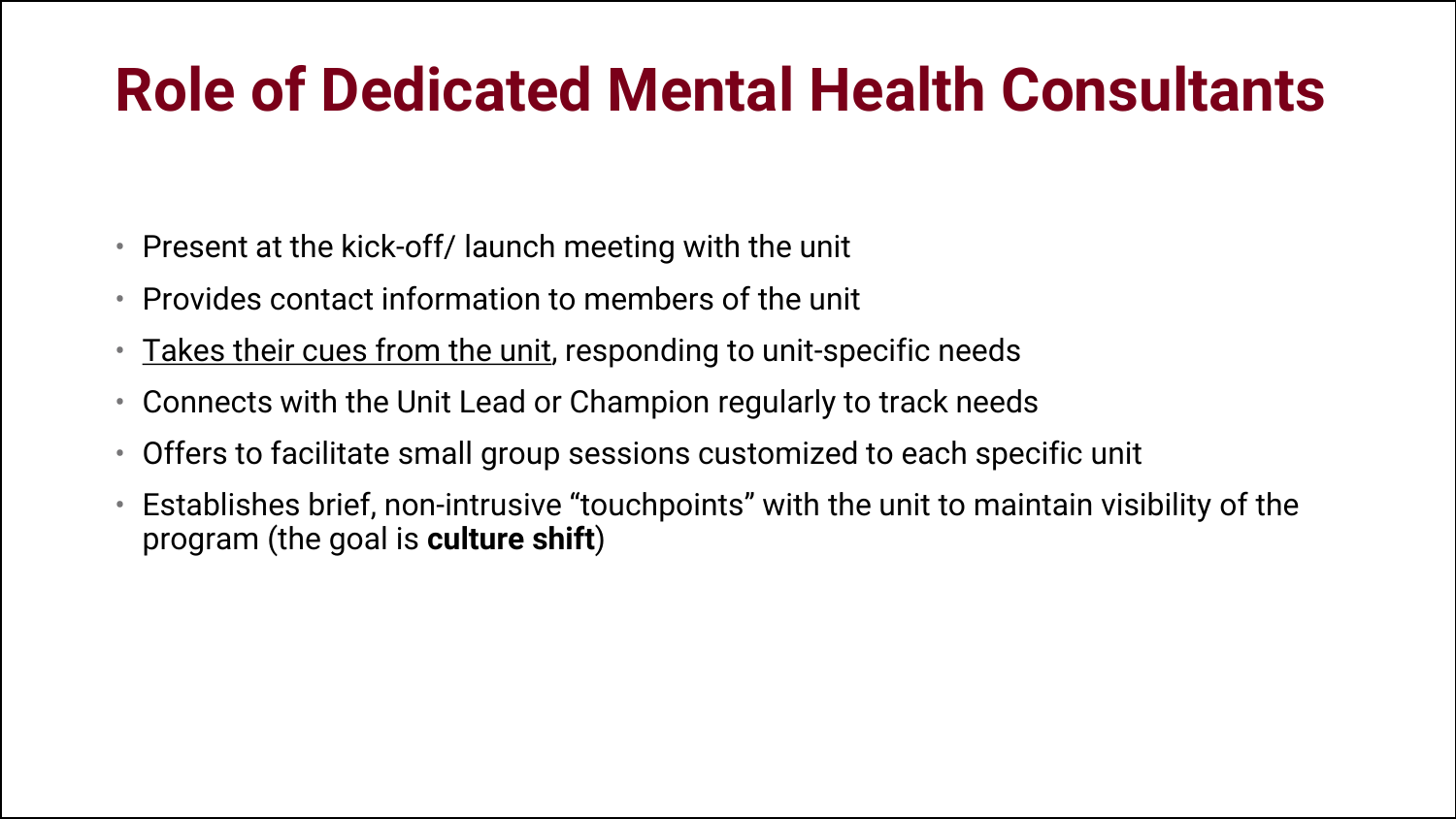**Anticipate** encounter • Describe **your likely responses** to these stressors  $\mathsf{IK}\ominus\mathsf{IV}$  the stressors and responses that will stressors you are likely to • **Anticipate and identify** specific

**determines**  $\mathbf{H}$  are experiencing and  $\mathbf{H}$ escalating or cumulative stressors and coping responses are getting overwhelmed, it is not your job to be a therapist. Please move into the **Deter** phase by seeking or helping your BB • **Plan:** Identify those that will be **most difficult** for you

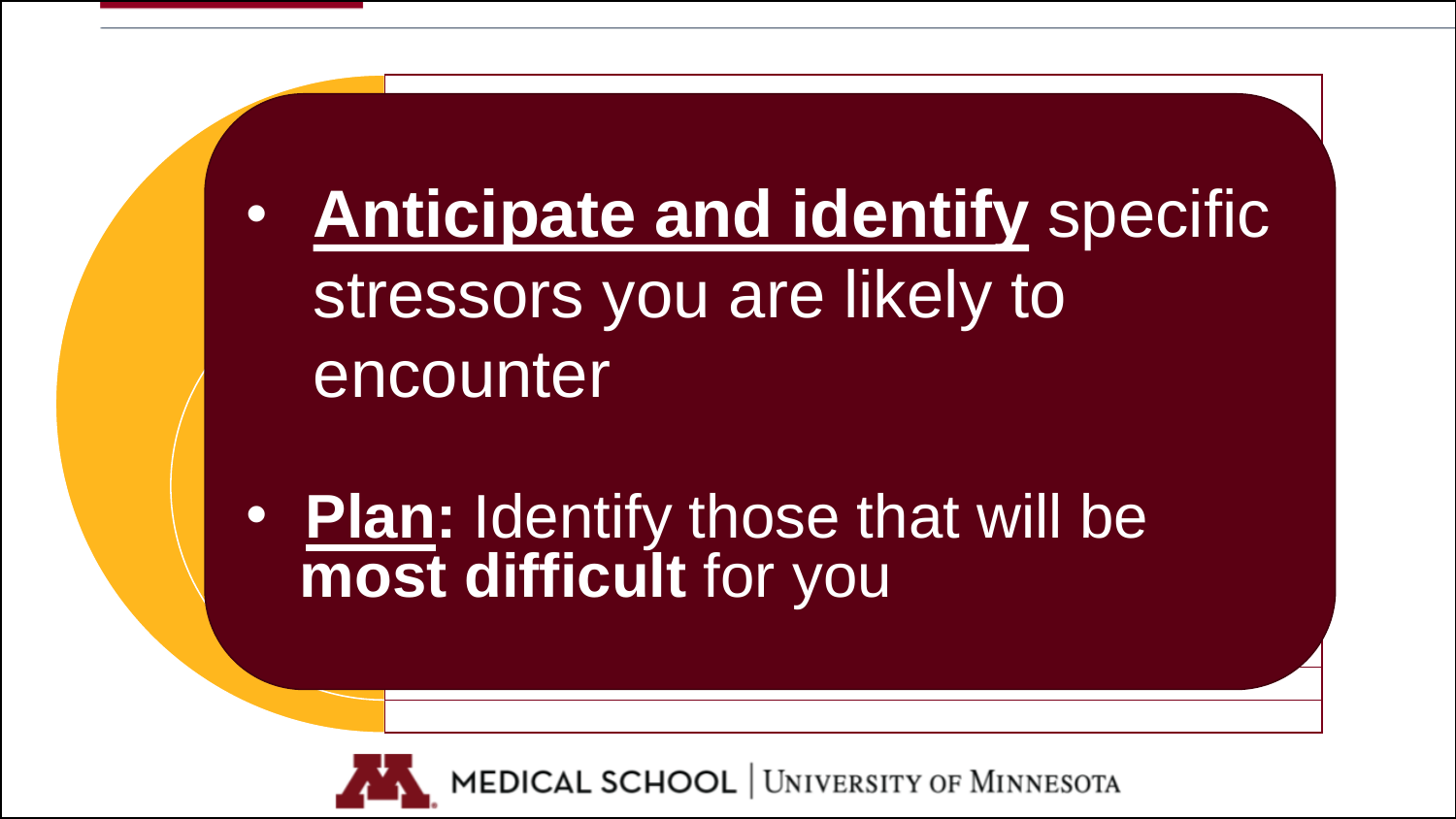#### • Identify the stressors and responses that will **Develop a personal resilience plan:** • Describe your **personal resilience plan:** How

### **Plant resources are available to you? What resources are available to you? What resources are available to you<br>The sources are available to you? What resources are available to you? What is a second to you? What is a seco** sooo diffiquilt will a How will you cope with these difficult stressors?

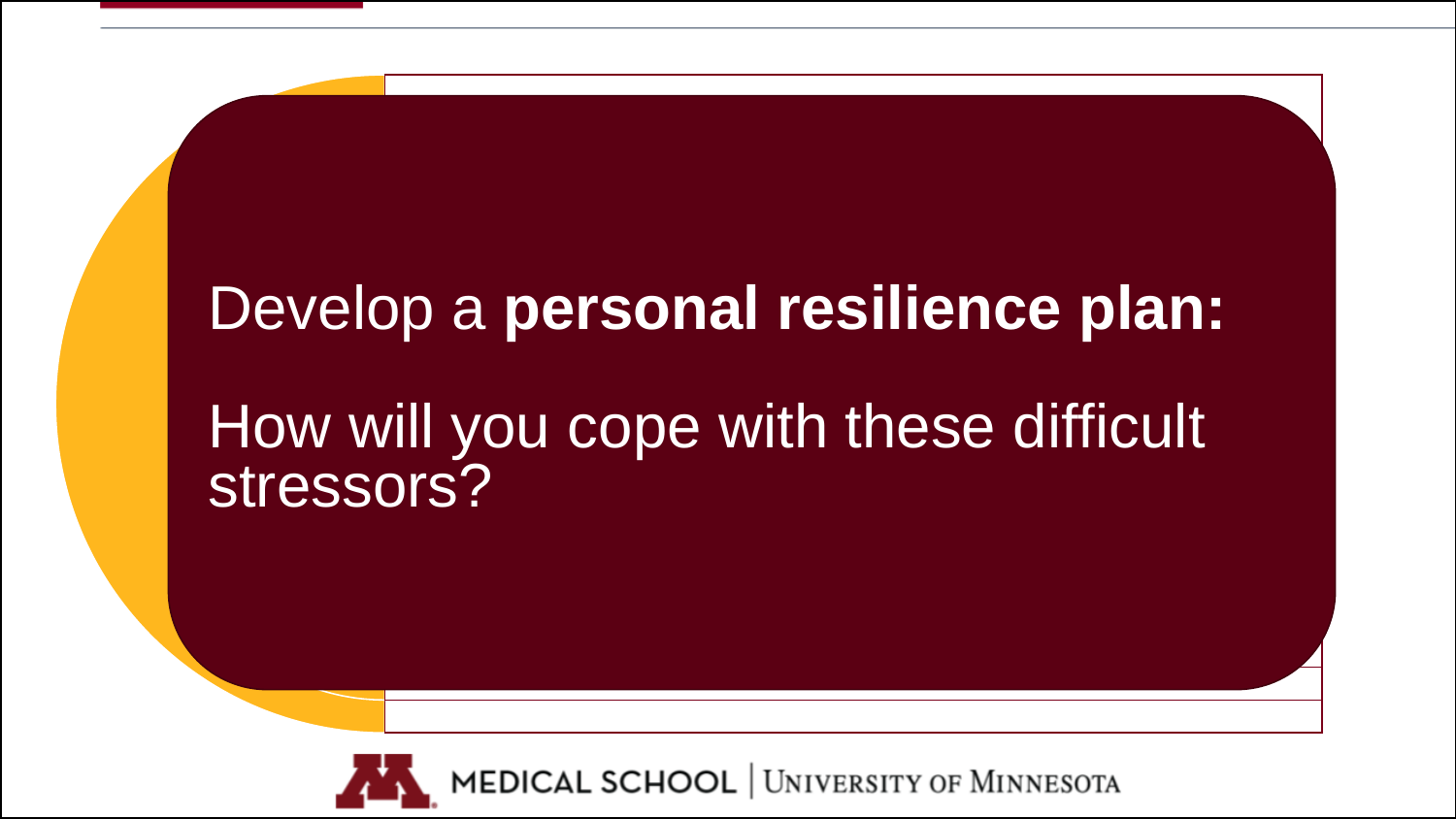residence your job to be a<br> **Planning of the planning of the planning of the planning of the planning of the planning of the planning of the** • Identify the stressors and responses that will **Deter: If you or your Buddy are getting** overwhelmed, it is not your job to be a sunnart nactoral vi therapist. Seek mental health support, pastoral counseling, or connection with EAP. The counseling are experienced as  $\sim$ 

• **Anticipate and identify** the specific stressors

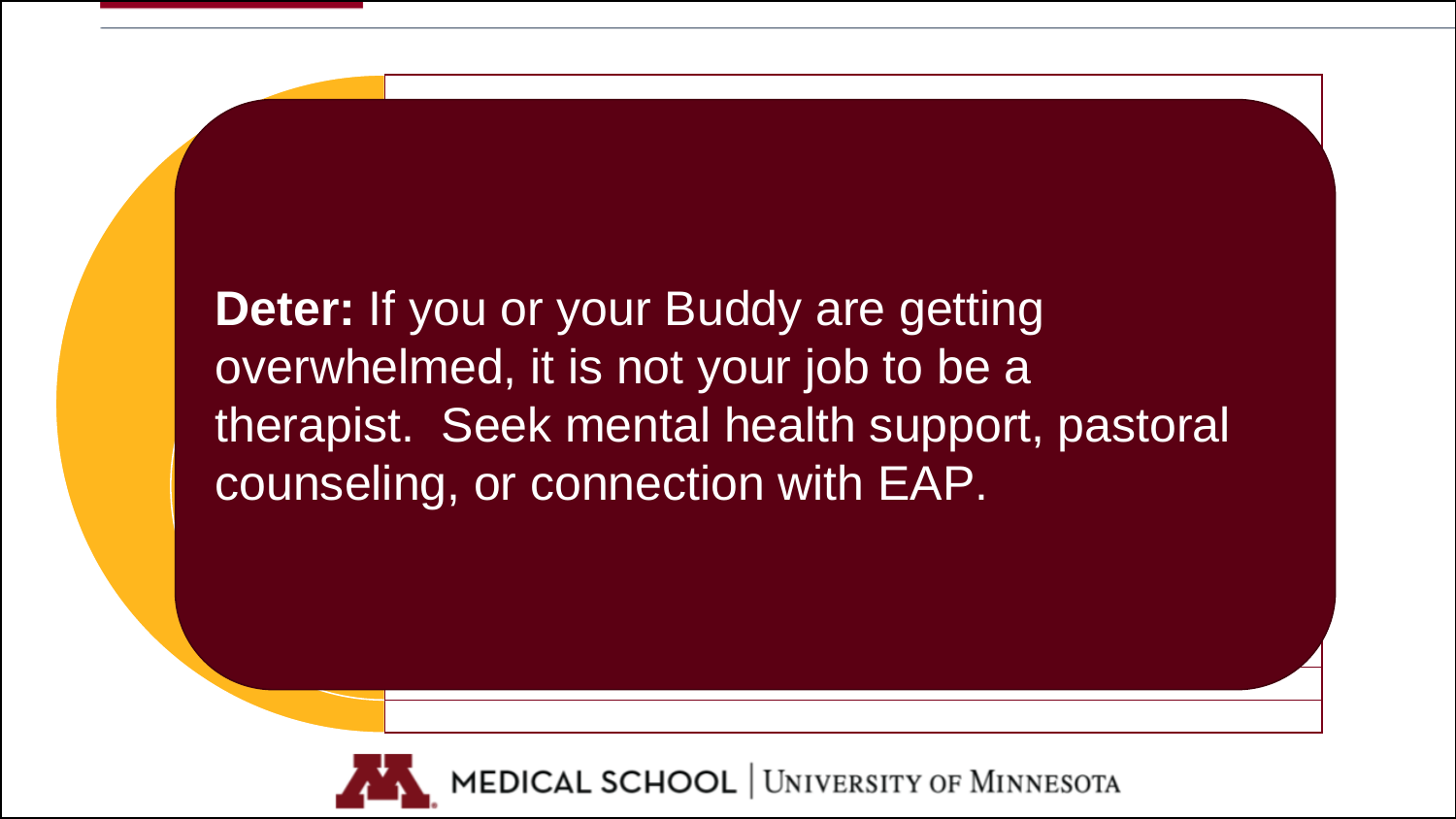### **Turning our emotions into meaningful action: First steps**

- Self-care in ways that work best for *you\**
- Connect with colleagues<sup>\*</sup>, check on your colleagues of color
- Check in with your teams, supervisees, see if time off is needed\*
- Call on colleagues to help cover professional responsibilities if needed
- Try to practice active self-compassion. Be kind to yourself. Take breaks.
- Extend compassion to each other

*\*Know that steps will differ for different communities and individuals*

MEDICAL SCHOOL UNIVERSITY OF MINNESOTA

#### **DEAR BELOVED BLACK PEOPLE:**

LOG OFF. CALL IN. HOLD YOURSELF. SING THE SONGS THAT REMIND YOU OF OUR COLLECTIVE LOVE, INNER POWER, AND MAGIC. OF THE WAY OUR STORY DIDN'T START HERE AND WON'T END HERE.

> TAKE DEEP UNAPOLOGETIC CARE OF YOURSELF TODAY AND ALL DAYS.

> > **REST THEN RISE.**

CONTINUE TO CULTIVATE A LIFE PLAN THAT KEEPS OUR BREATH, FREEDOM, AND WELLBEING AT THE CENTER.

**OCTAVIA RAHEEM**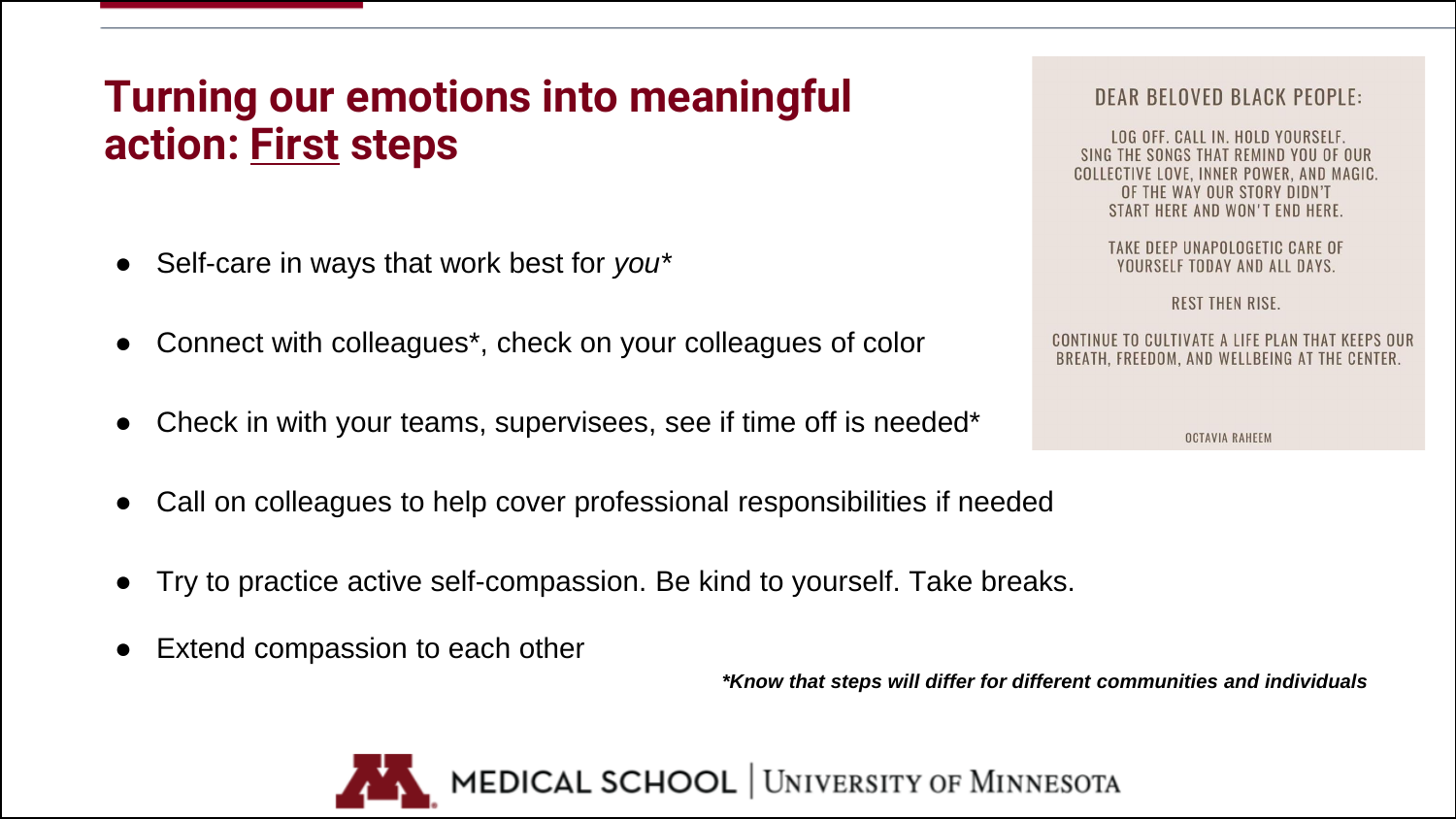# **Turning our emotions into meaningful action: Next steps**



The beauty of anti-racism is that you don't have to pretend to be free of racism to be an anti-racist. Antiracism is the commitment to fight racism wherever you find it, including in yourself. And it's the only way forward.

- Speak up when you see/hear biased comments, actions, policies, and in daily life, even if **(especially if!) there are no POC around. Silence is betrayal.**
- Listen to each other and our UMN faculty, staff, and learners who have long been advocating for change in education, research, and clinical care; learn from their writings and teachings (eg J. Kerandi, 2020; R. Hardeman, 2016, B. Cunningham 2014, 2015, etc); **Examine existing resistance to change**
- Get comfortable with the uncomfortable task of self-inquiry (learning occurs at the edge of our comfort zones), talk to children about current events (especially white children)
- AVOID asking BIPOC to do more emotional work; consider who you ask to hold your experience.

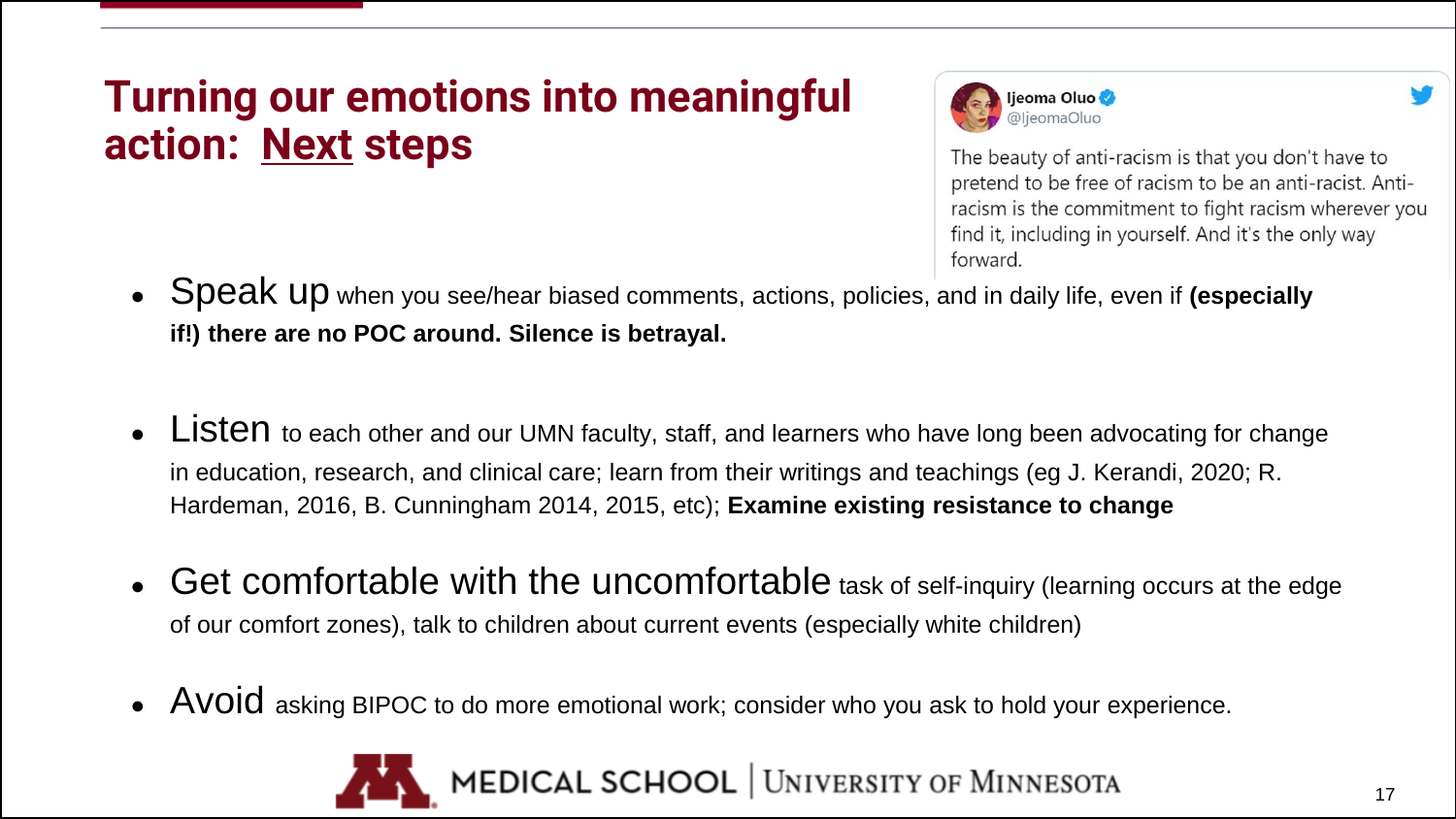#### "The most clear-sighted view of the darkest possible situation is itself an act of optimism."

--Jean-Paul Sartre

"Optimism is always the primary justification for its own existence. It can seem naive until it is gone. The assumption that things can get better, **with the expectation that they should, creates the kind of social ferment that yields progress**."

-- Marilynne Robinson